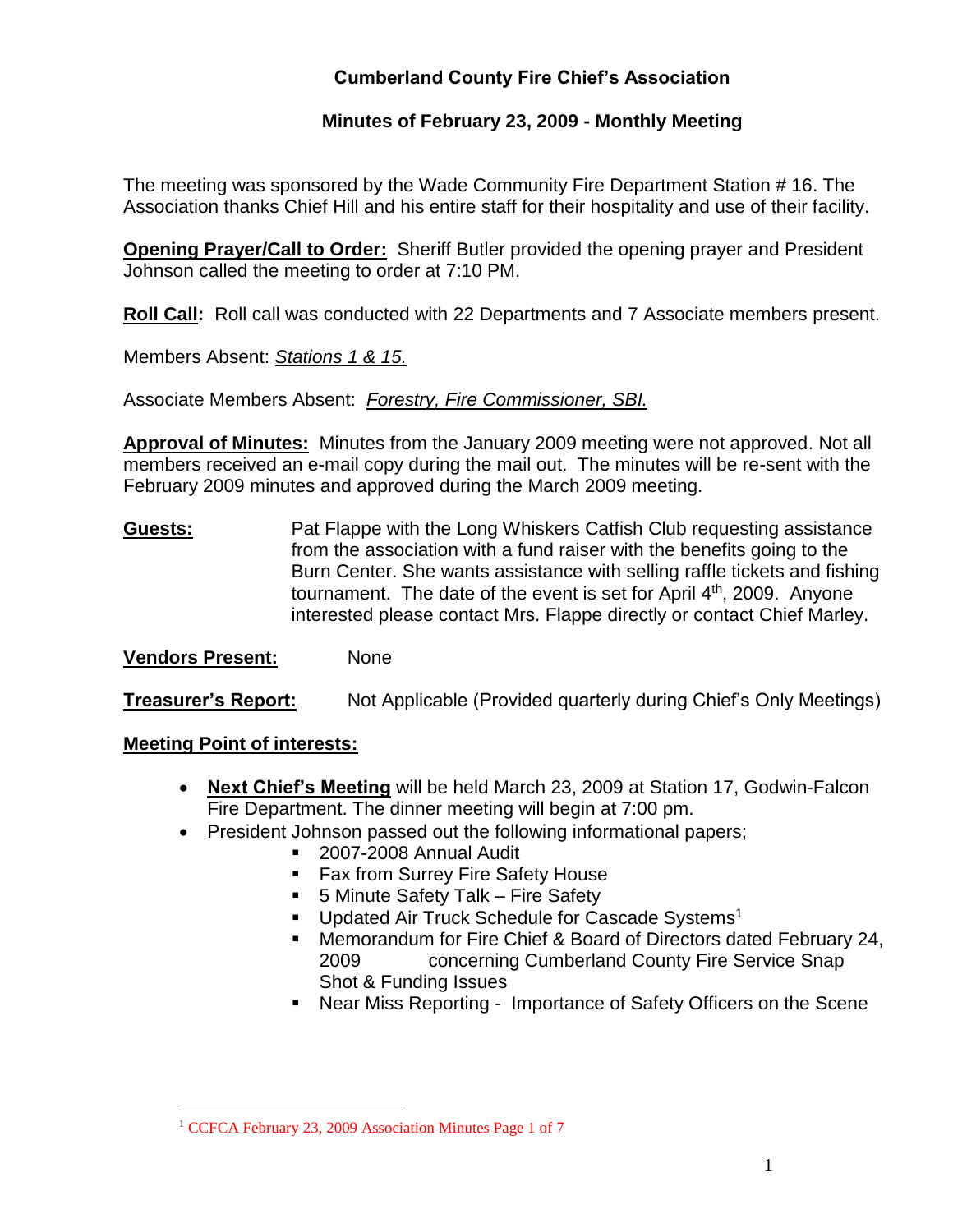#### **OLD BUSINESS:**

- 1. President Johnson provided a fax copy from the Surrey Fire Safety House company with updated information concerning our new Fire Safety House. Delivery is expected sometimes late March or early April. The house will be delivered to Station # 4, Cotton Fire Department.
- 2. President Johnson informed the membership that County Attorney Grainger Barrett was still working on the new County Fire Contract. He stated that the contract would be disseminated during a group meeting consisting of all directors and Fire Chiefs at a place and time to be determined. He stated that he will ask for a meeting in order to pre-view the contract.
- 3. President Johnson informed the membership that Lamar Johnson with VFIS was informed about our vote last month concerning the insurance update. He also informed the membership that he was meeting with Lamar on Thursday February 26, 2009 to go over our association policies.
- 4. President Johnson reminded all the members that the Assistance to Firefighters Grant Program - Prevention and Education Grant Period window is open until March 6, 2009. All should consider applying under the category. The annual AFG-Firefighter Safety and Operations Grant period will open sometimes late next month and remain open for 30 days. We should all get ready now and apply for assistance. He stated that he would apply for regional assistance on behalf of the entire county to address automation for our vehicles. (Mobile Data Computers complete with Incident Command Software, GPS and voiceless dispatch capability). The future is in automation and enormous fire safety issues are derived from such capabilities. Chief Johnson asked that any department not submitting a grant to allow the station to be used as a host station in order to facilitate the grant. He informed all members that initially an equipment grant of Self Contained Breathing Apparatuses was considered but it will not qualify under the interoperability clause for a regional grant. The automation grant will.
- 5. President Johnson handed out a Memorandum addressed to each Fire Chief and their perspective board of directors concerning a 2008 Cumberland County Fire Service Snap Shot & Funding Issue Recommendation. This report was submitted to the Cumberland County Finance Committee on February 5<sup>th</sup>, 2009. He informed the membership that the finance committee expressed a genuine concern to help the 5 needy departments (Beaver Dam, Bethany, Godwin-Falcon, Stedman and Wade) with some type of supplemental funding to off-set employment during critical day time hours when volunteers are away for work. They inquired about cost figures to hire two (2) part timers for Monday through Friday staggered day time response. Director Kenny Currie provided some financial figures on costs and Chairman Kenneth Edge took his recommendations along with the submitted report under advisement. <sup>2</sup>

 $\overline{a}$ 

<sup>2</sup> CCFCA February 23, 2009 Association Minutes Page 2 of 7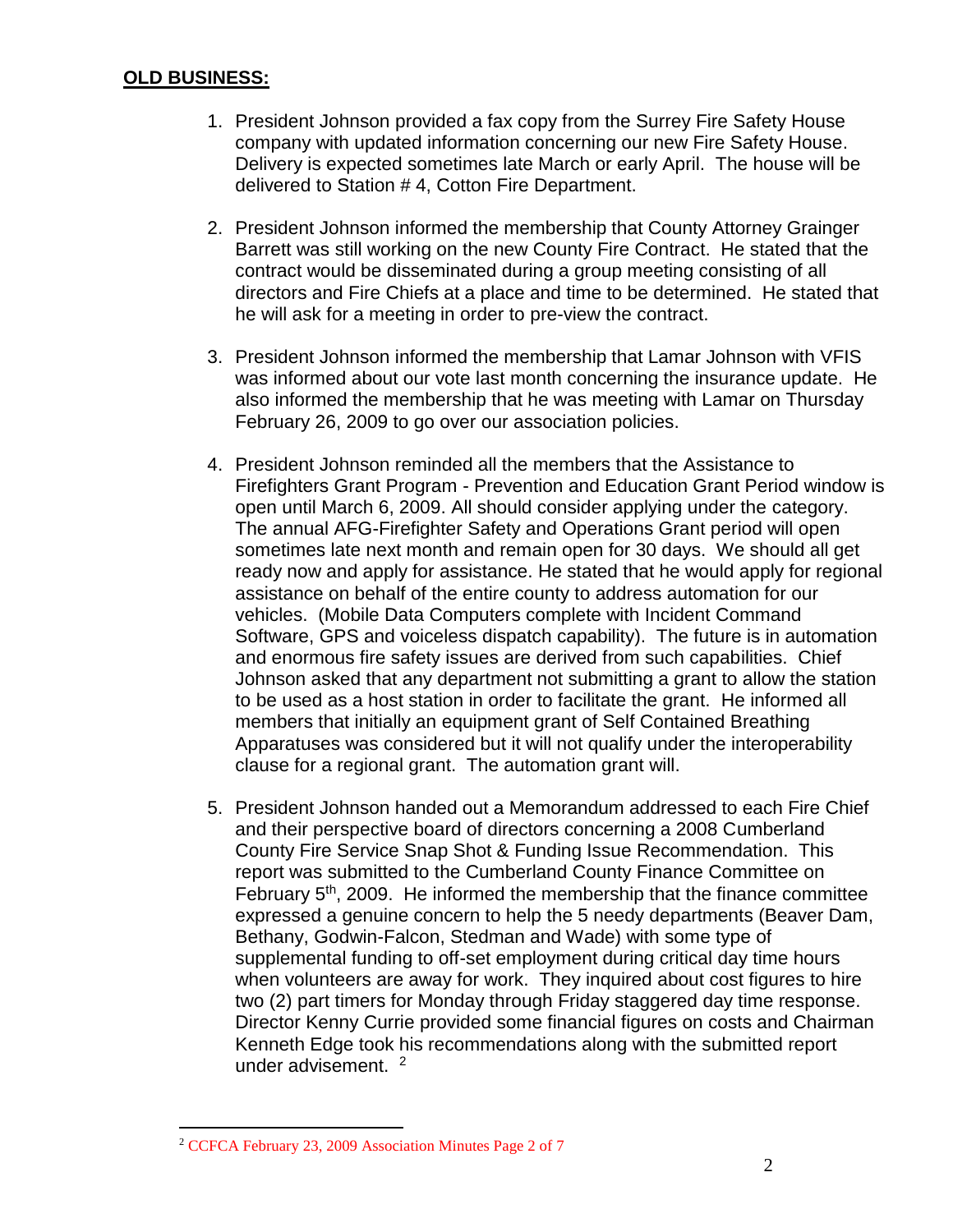The finance committee meeting was attended by Commissioner Kenneth Edge, Jimmy Keefe, and Chairperson J. Council as well as Fire Commissioner Melvin. County Manager James Martin and members of his staff along with Director Currie and a reporter with the Fayetteville Observer were also in attendance.

- 6. President Johnson stated that he wanted all members to look at the various committees and call or e-mail him with your preference on which committee you would like to serve. He stated that our current list of committees is.
	- Finance Committee
	- Rescue Committee (Each Dept with a Certified Rescue Truck- Sta. 1, 2, 4, 13, 15 & FFD)
	- Communications Committee (Will include 9-1-1 Communications)
	- Standards & Policy Committee (Will include Municipal Representation)
	- Training Committee (Will include FTCC)
	- Memorial Committee (Meets as needed & for Annual Memorial Svc)
	- Automatic & Mutual Aid Committee
	- Fire Prevention & Education Committee
	- ID Card & Technology Committee
	- Eastern Fire Seminar and School (Will be moved and combined with Training Committee)

We should also consider a *Bulk Purchase Committee* to look at high dollar purchase items such as Turn-Out-Gear, Hose and equipment. President Johnson requested that Chief's sign up on a committee that they would be interested in, rather then being assigned to committees. Chief Herndon inquired if member stations are eligible to serve on multiple committees and President Johnson informed the membership that all committees are open and Chief's and Assistants could serve on multiple committees. It is our intend to break into committee meetings during our monthly meetings prior to adjournment. He stressed that a lot of work needs to be done in various areas of our delivery system. He stated that full and pro-active participation is expected on behalf of all association members.

### **NEW BUSINESS:**

 $\overline{a}$ 

- 1. President Johnson presented a Plaque of Appreciation to former Emergency Services Medical Director Wally Ainsworth. Wally was recognized for 25 years of dedicated service to not only our association but also all the citizens of Cumberland County and our Great State. Wally thanked all the members for their past support and thanked them for their friendship as well. He also pointed out his work on the memorial committee and hoped that someone would take his place. President Johnson also informed Wally that he meets the requirements for life time membership and he could attend any future meeting as he wishes.
- 2. President Johnson addressed Mr. Ernest Ward and expressed the condolences of the entire association to Mr. Ward concerning the very recent loss of his son Ernest as a result of a motor vehicle accident. <sup>3</sup>

<sup>3</sup> CCFCA February 23, 2009 Association Minutes Page 3 of 7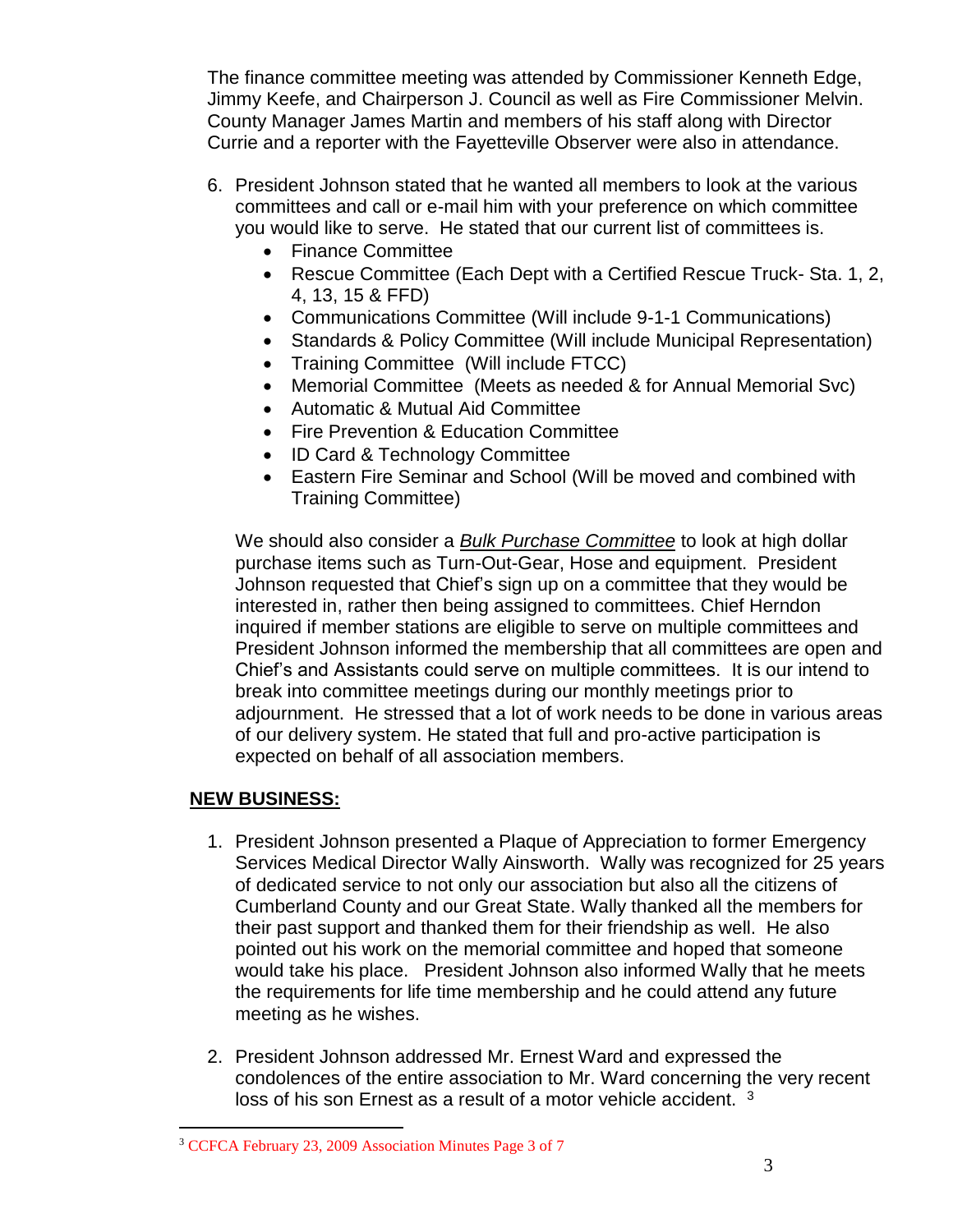He asked Mr. Ward not to hesitate if he needed anything from any of the members and that we would continue to keep him and his entire family in our prayers.

- 3. President Johnson brought up that our current ID Card System is currently out of order. The flash on the camera stopped working back in December and we have not issued any ID Cards since. The problem is the camera is no longer available and a newer camera is not compatible with the older version of ID Works Standard & operating program currently installed on our seven (7) year old system. The system was first placed in service back in 2002 and now requires a complete update in order to remain operational. A discussion on "Bar Code" information followed. President Johnson informed the membership that our current system is bar code compatible but he would check with Sam's Addressing Machine Services, Inc out of Garner North Carolina to inquire about the particulars and the benefits derived from "Bar Code" information in order to meet NIMS 2009 credentialing requirements. Although we offer "Bar Code", a "Bar Code" reader is required in order to obtain and read "Bar Code" fields. President Johnson also stated if we update our ID Card Software we also need to update our lap-top used with the system. The newer version of DATACARD ID Works Standard Software will not work on the older operating system currently on our lap-top. Deputy Chief Harris provided information on a compatible lap-top with current state of the art operating systems for less then \$ 1000.00. At this time Fire Chief Chuck Hodges made a motion that the association up-date and purchase all applicable ID card software and hardware equipment. The motion was seconded by Chief Patty Strahan and approved by a roll call vote by all 22 voting members in attendance.
- 4. President Johnson informed the members present that next month during the March meeting there will be a presentation by the North Carolina Forestry Service.
- 5. President Johnson informed the membership that all of us should receive Fiscal Year 2009-2010 budget information from the county within the next several weeks if everything is on schedule. He asked all Chief's to go back and submit a true budget based on expenditures to run your department. He felt sure that this year our budget would receive scrutiny and that someone within county government would review our budgets. He stated it was important to remember that new property valuations would be in effect for the next fiscal year and should be a benefit to our services
- 6. Assistant Chief Chris Morrey introduced Battalion Chief Ron Lewis who will be taking her place within the inspections department and will also take her place on the Fire Prevention & Education Committee. President Johnson welcomed B/C Lewis to the association and took the opportunity to congratulate Fire Chief Kenneth Hall for his promotion to Battalion Chief with the Fayetteville Fire department. <sup>4</sup>

 $\overline{a}$ 

<sup>4</sup> CCFCA February 23, 2009 Association Minutes Page 4 of 7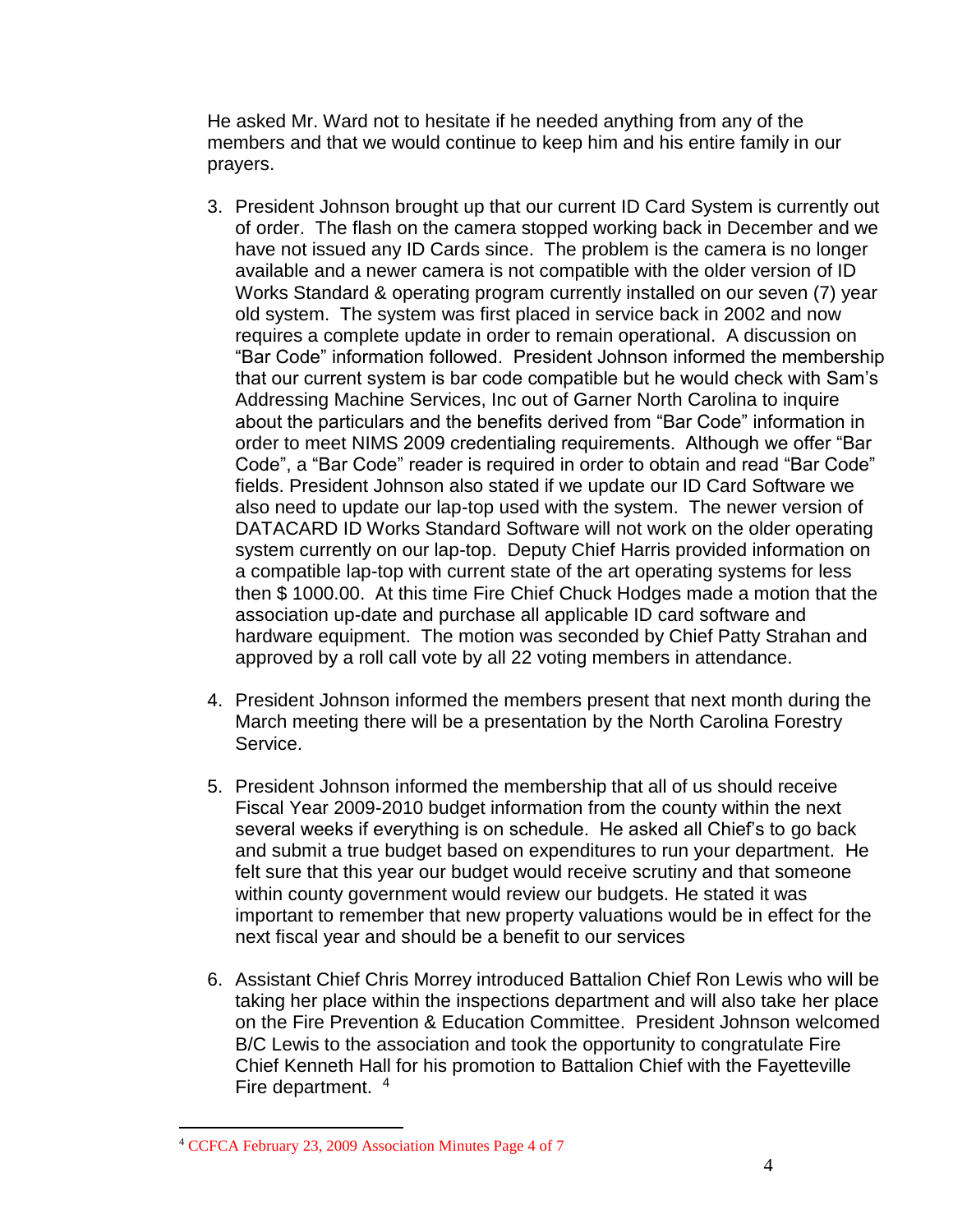### **COMMITTEE REPORTS:**

### **I D CARD COMMITTEE Lt**. Tara Johnson (Stoney Point) Chairperson

- **FYI.** Fire Chiefs are required to send a signed letter or memo with a firefighter requesting an ID Card. For any questions or an appointment contact 424-0694 or e-mail at [tara@stoneypointfire.com](mailto:tara@stoneypointfire.com)
- A systems upgrade is needed. Discussed and approved during new business.

#### **FIRE PREVENTION/EDUCATION COMMITTEE (**B/C Ron Lewis (FFD) Chairperson

• No report

### **COMMUNICATIONS COMMITTEE** Chief B. Bullard (Stedman) Chairperson

• No report.

## **STANDARDS & POLICY COMMITTEE** Chief K. Hall (Cumberland Road) Chairperson

• No report

### **TRAINING COMMITTEE** Chief P. Strahan (Westarea) Chairperson

• No report.

 $\overline{a}$ 

### **MEMORIAL COMMITTEE** Chief S. Blackburn (Ft. Bragg) Chairperson

 Chief Blackburn addressed the association membership and informed all members in attendance that the memorial committee has dwindled down to just a couple of members and since being promoted to Fire Chief it was time for someone else to take over the helm of the committee. He also recommended that the funds in the memorial fund monitored by the memorial committee should be turned over to the association treasurer for monitoring and bill paying. President Johnson recommended that we place the funds into our account but track it as a separate line item under Memorial Fund. This was approved by the entire membership. New members will be assigned to the committee during next months meeting to coordinate memorial service efforts and oversee the up-keep of the memorial site.

### **AUTOMATIC AID/MUTUAL AID COMMITTEE** Chief J. F. Hall (Bethany) Chairperson

 Chief Hall discussed water point issues and canceling of apparatus with the association. <sup>5</sup>

<sup>5</sup> CCFCA February 23, 2009 Association Minutes Page 5 of 7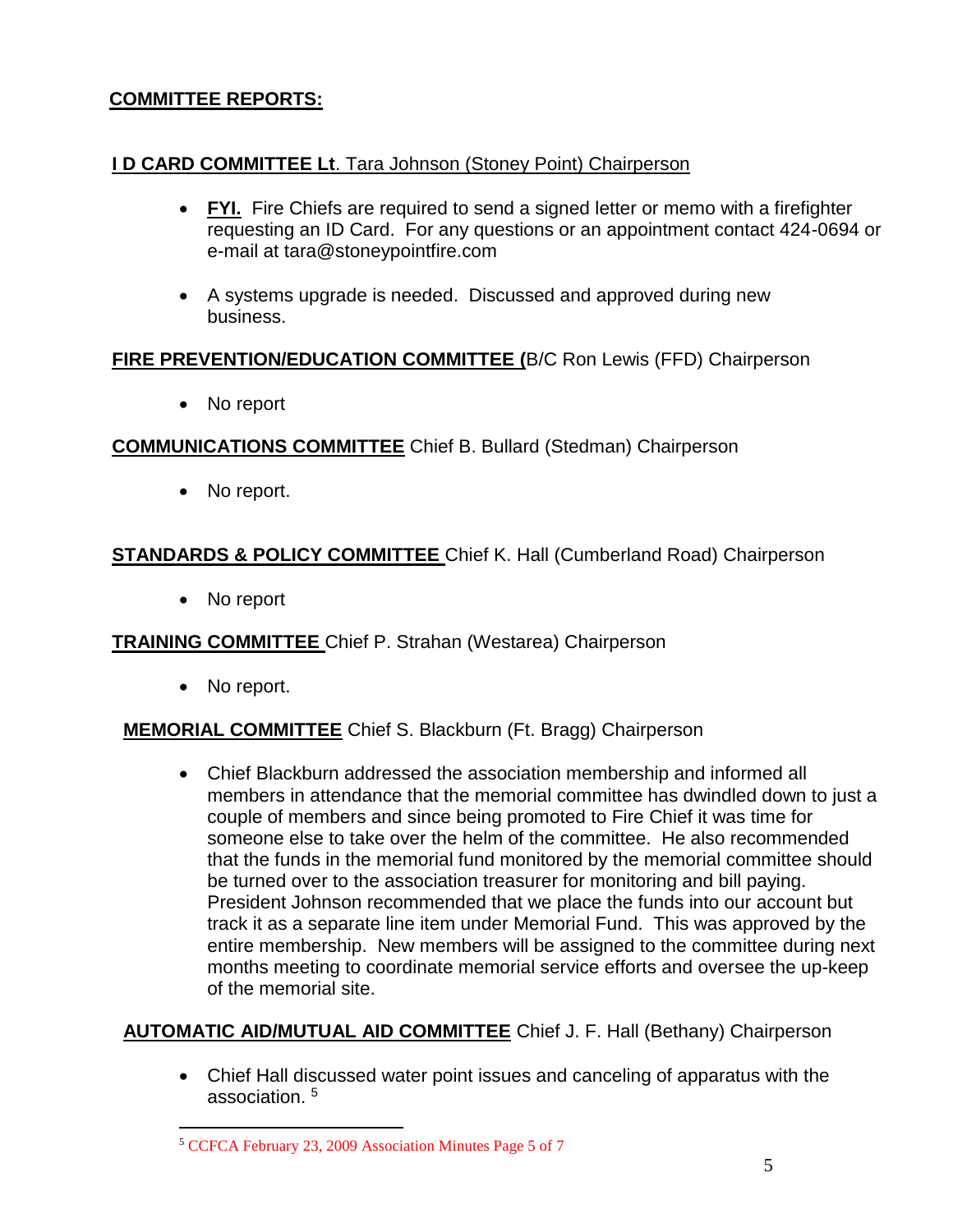**FINANCE COMMITTEE** Deputy Chief Freddy Johnson Jr. (Stoney Point) Chairperson

• No report

**RESCUE COMMITTEE** Deputy Chief Freddy Johnson Jr. (Stoney Point) Chairperson

• No report

## **EASTERN FIRE SCHOOL** Chief R. Marley (Pearces Mill) Chairperson

• No report

# **ASSOCIATE MEMBERS REPORT**

# **EMERGENCY SERVICES DIRECTOR/ ECC-911** Kenny Curry, Director

Director Currie was absent and Deputy Director Scotty Harris had no new information.

- Emergency Management Issues No Report
- Fire Marshal Issues No Report
- Communications Issues No Report

President Johnson asked all Chief's that have not provided the name and point of contact for their board president to get this information via e-mail or telephone to the Fire Marshal's Office.

## **EMS DIRECTOR:** Michael Roye, Director

• Director Roye informed the Chief's about bulk purchase opportunities through EMS where tremendous savings could be applied through the power of bulk purchase. More information and details will be provided in the future and interested Chief's should contact Director Roye at EMS base.

**HAZMAT** Capt. Hieu Sifford, FFD - POC telephone for HAZMAT is 433-1432

 B/C Seifert announced that Hazmat has a new Radiation Monitor for use during radiation incidents. The unit has been placed in service and is available with the HazMat Team.

## **FORESTRY DISTRICT** (County Ranger)

• No report

# **FTCC** Ernest Ward

• No Report  $6$ 

 $\overline{a}$ <sup>6</sup> CCFCA February 23, 2009 Association Minutes Page 6 of 7